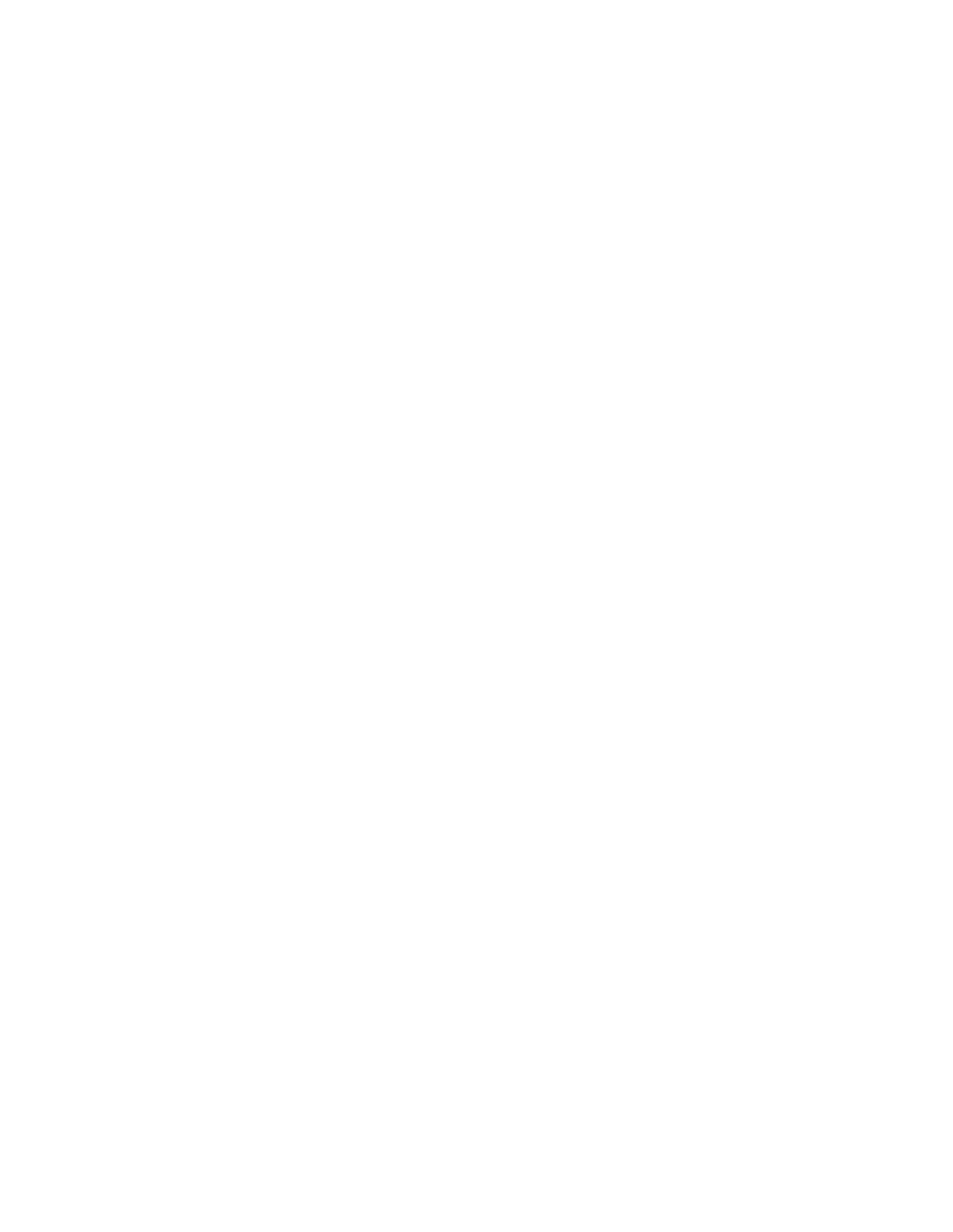#### **LAKE COUNTY VECTOR CONTROL DISTRICT**

### **AGENDA**

#### **June 8, 2022**

#### **1:30 P. M.**

#### **DISTRICT OFFICE 410 ESPLANADE LAKEPORT, CA**

#### **Board of Trustees**

|                               | City of Clearlake Curt Giambruno (President) | Lake County Chuck Leonard              |
|-------------------------------|----------------------------------------------|----------------------------------------|
| City of Lakeport George Spurr |                                              | Lake County Ronald G. Nagy (Secretary) |
| Lake County                   | Rob Bostock                                  |                                        |

**In compliance with the Americans with Disabilities Act, if you are a disabled person and you need a disability-related modification or accommodation to participate in this meeting, please contact Jacinda Franusich at (707) 263-4770, fax (707) 263-3653, and/or email to [jfranusich@lcvcd.org.](mailto:jfranusich@lcvcd.org) Requests must be made as early as possible and at least one full business day before the start of the meeting.**

**Any person may speak for five minutes on any agenda item; however, total public input is not to exceed fifteen minutes, unless extended at the discretion of the Board of Trustees.**

**Please note: Prior to the Board Meeting, beginning at 11:00 A.M., an AB 1825/ AB 1661 Training Webinar for the trustees will be held in the District Board Room. This training is open to the public.** 

- **1. Call to order.**
- **2. Roll Call and Determination of Quorum.**
- **3. Convene Regular Meeting.**
- **4. Citizens Input: Any person may speak for five minutes about any subject of concern, provided that it is within the jurisdiction of the LCVCD Board of Trustees.**
- **5. Agenda Additions and/or Deletions. Consideration of adding emergency matters or items for which there is a need to take action and the need to take action arose after the agenda was posted.**